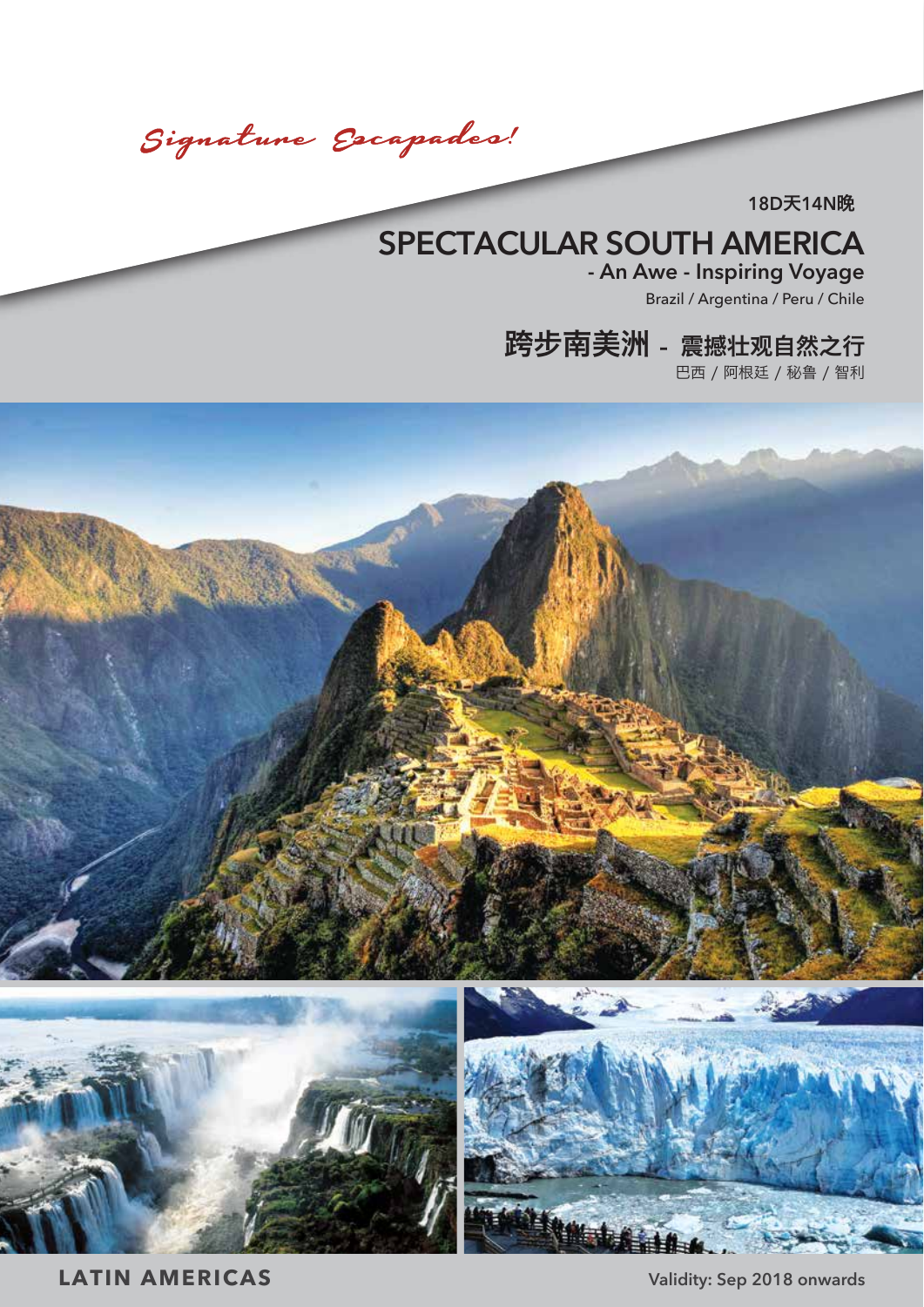- Corcovado rack railway
- Sugarloaf Cable car
- Iguazu National Parks
- Great Adventure tour, Iguazu
- Cementerio Recoleta
- Tango Porteno Dinner & Show
- Vina Indomita wine tasting
- Cuzco archaeological sites
- Machu Picchu
- Argentino Lake boat ride

## **ENTRANCES/FEES INCLUDED HOTEL ACCOMMODATION**

## Premium tourist class hotels, majority with free wifi (at least at the lobby).

2N Rio de Janeiro : JW Marriott or similar 2N Iguazu NP: Loi Suites Iguazu or similar 2N Buenos Aires: Park Hyatt Buenos Aires or similar 2N El Calafate: Xelena Hotel or similar 2N Santiago: San Cristobal Tower or similar 2N Lima: JW Marriott or similar 2N Sacred Valley: Aranwa Hotel or similar

*\*Daily hot breakfast served in all hotels.*



## D1 Check in at KLIA

## D2 Arrival Rio de Janeiro , Brazil

(- / - / local dinner )

Arrival in Rio de Janeiro, Brazil in mid-afternoon.

## **Ipanema & Copacabana orientation**

• Drive through the promenade of the world famous beaches of **Ipanema & Copacabana** and take a stroll to watch local "Cariocas" having fun on the beaches.

## D3 Rio de Janeiro

(Hotel breakfast / Local lunch / Chinese dinner)

## **Rio de Janeiro city tour (Part I)**

- Board the rack railway to the summit of **Corcovado Mountain**, where the 38metres statue of **Christ the Redeemer** (one of the New Seven Wonders of the World) stands majestically.
- Drive past the **Sambadromo**, where the yearly Carnival take place and see the unique **Metropolitan Cathedral of St Sebastian**.
- Adjourn for a photo-stop at the huge **Maracana Stadium** , venue of the 2014 World Cup Final.

## D4 Rio de Janeiro  $\rightarrow$  Iguazu Falls

## (Hotel breakfast / Local lunch / Hotel dinner)

## **Rio de Janeiro city tour (Part II)**

- Take the cable car to the middle station of **Morro da Urca** for a great view of the city skyline
- Thereafter, hop back on the cable car to go right to the top of **Sugar**



- Churrascaria Show dinner
- Tango Show fine dining
- La Rosa Nautica Restaurant (Pacific Ocean View)

*\*specific restaurants mentioned will be replaced if closed for private events.*

Lunch - 10 Meals Dinner - 14 Meals

**Loaf Mountain** .From here , the panaromic views of the "favelas"(local ghettoes) & Guanabara Bay is marvellous.

Transfer to airport for a **short flight to Iguaza Falls**.

## D5 Iguazu Falls, Argentina

(Hotel breakfast / Local lunch / Churrascharia show dinner)

#### **Iguazu Falls Adventure (Argentinean side )**

- Tour start with an ecological train ride to **Devil's Throat stop** . A short walk on the boardwalks lead you to the stunning lookout platform at the top of Devil's Throat.
- Next, walk the **Upper Circuit** with footbridges right over the top of waterfalls and enjoy a scenic spectacle from higher points.
- Along the **Lower Circuit**, get up-close with the thundering waterfall.
- During the **Great Adventure tour**, you will be transported via a 4WD to board a boat for a splashing ride to get close to the waterfalls base.

## D6 Iguazu Falls, Brazil  $\rightarrow$  Buenos Aires, Argentina (Hotel breakfast / Buffet lunch / Chinese dinner )

## **Iguazu Falls Adventure ( Brazilian side)**

- At the **Brazilian side** of the Falls, be dazzled by the walls of waterfalls spanning over 6kms.
- Stroll along the 1.2km Path of the Falls to the viewing platform facing the spectacular Devil's Throat.

## D7 Buenos Aires

(Hotel breakfast / Local lunch / Tango dinner show)

#### **Buenos Aires city tour**

- Photo-stop at **Plaza Mayo**, flanked by city landmarks such as Casa Rosada, The Cabildo & the Metropolitan Cathedral.
- Stroll the fashionable Recoleta and visit the serene **Cemetario Recoleta**, resting place great Argentines including "Evita".
- Visit **San Telmo**, the oldest neighbourhood in Buenos Aires, famous for its antique wares.
- Lastly, walk around the fascinating **Caminito, La Boca** to view its brightly coloured houses .

## **Tango Porteno Dinner Show**

• Start the evening by learning some basic tango steps guided by the dancers before enjoying a revue of sensual dance moves and spectacular choreography.

## D8 Buenos Aires  $\rightarrow$  El Calafate

(Hotel breakfast / - / Local dinner)

This morning, board your **flight to El Calafate**, gateway to the marvellous **Perito Moreno Glacier**.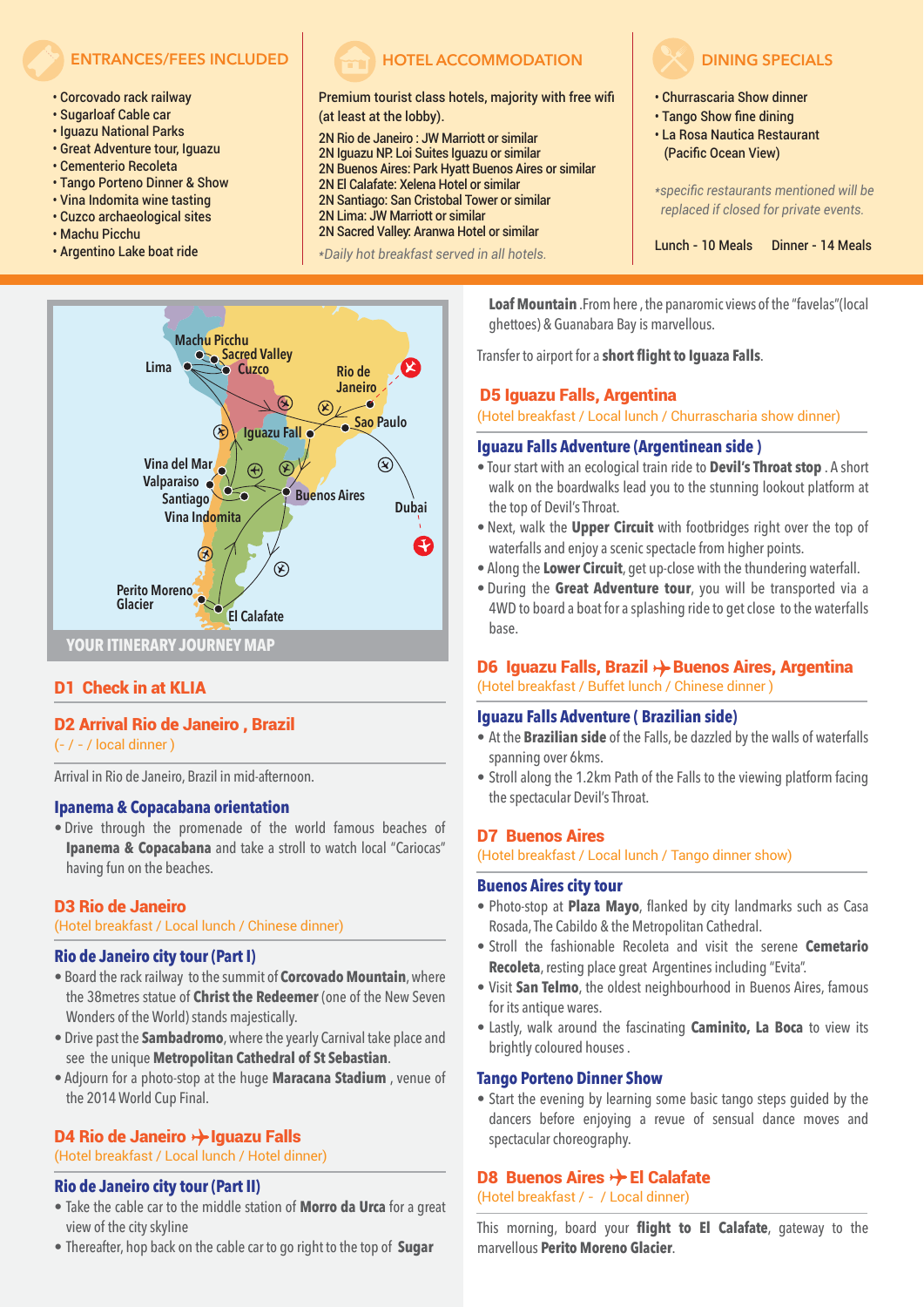## D9 El Calafate – Perito Moreno Glacier – El Calafate (Hotel breakfast / Lunch box /Local dinner)

## **Perito Moreno Glacier Excursion**

- Brace for an unforgettable visual of the fabulous **Perito Moreno Glacier** via the several boardwalk balconies and viewpoints
- From the highest balcony, witness the amazing surface of this great glacier
- The lower balconies get you closer to view the ice walls from various angles various angles.
- Adjourn to Bajo las Sombras port to board a boat to the Icebergs Channel to view the full front wall of the glacier from a safe distance.

## **(Optional Minitrekking on the Glacier)**

• For the more physically fit tour members, we recommend the "trekking on ice" experience where you will board a boat to the starting spot and trek 30 minutes to reach the glacier surface. See crevasses, caves and plenty of ice formations of the most incredible blues.

## D10 El Calafate  $\rightarrow$  Buenos Aires  $\rightarrow$  Santiago, Chile (Hotel breakfast / - /Local dinner)

Early morning, transfer to airport for **flight to the Capital city of Chile, Santiago** via Buenos Aires.

## D11 Santiago – Vina del Mar – Valparaiso - Vina Indomita -Santiago

(Hotel breakfast / Local lunch /Local dinner)

## **Viña Indomita winery tour**

• Tour its facility and enjoy sweeping views of the rolling hills of Casablanca valley before tasting it's wines.

## **Viña del Mar & Valparaiso tour**

- Vina del Mar , also known as the **"garden city"**, is an important South American summer resort.
- Continue our journey to **Valparaiso**, the picturesque port of Chile and an UNESCO World Heritage sight.
- The true attraction of **Valparaiso** are the hills that divide the city in two levels with its characteristic and colourful buildings hanging from the hills and cliffs in an impressive layout of streets, side streets and alleys.

## D12 Santiago, Chile +> Lima, Peru

(Hotel breakfast / Local lunch /Hotel dinner)

## **Santiago city tour**

- Start at **La Moneda Presidential Palace** to view its impressive courtyard and façade followed by visit the palm-shaded central square **Plaza Armas**.
- Next up, the **Cerro Santa Lucia**, a small hill adorned with wonderful gardens, classy fountains and facades with stairways leading you to the top for a fantastic view of Santiago skyline.

In the afternoon, board a **flight to Lima, Peru**.

## D13 Lima $\rightarrow$  Cuzco – Sacred Valley

(Hotel breakfast / Local lunch / Hotel dinner)

After breakfast, transfer to the airport for a short flight to the high altitude **Incas capital, Cuzco**.

## **Cuzco city tour**

• At this former capital of the Inca Empire, visit the intriguing **Koricancha Temple**. Next at **Plaza Armas**, see the Cathedral and the Compania de Jesus.

• Visit the ruins of **Sacsayhuaman Fortress** and have a photo-stop at the archaeological sites of **Qenqo, Puca Pucara** & **Tambomachay**.

## D14 Sacred Valley – Machu Picchu – Sacred Valley (Hotel breakfast / Local buffet lunch / Hotel dinner)

Today another New Seven Wonders of the World beckons; the **Lost City of the Incas; Machu Picchu**.

## **Machu Picchu tour**

- Board a scenic train and enjoy the Andean views from Ollantaytambo to Aguas Calientes before changing for a bus ride up the slopes to the entrance of the Machu Picchu Citadel.
- A guided tour of the **Citadel** ruins covers the Main Plaza, the Circular Tower, the Sacred Sun Dial, the Royal Quarters, the Temple of Three Windows and various burial grounds.
- Enjoy **buffet lunch at the Sanctuary Lodge** next to the Citadel.

## D15 Sacred Valley - Cuzco + Lima, Peru

(Hotel breakfast / - / Hotel dinner)

Early morning, transfer to Cusco Airport for **flight back to Lima, Peru**.

## **Lima city tour**

- Spend time at the historical centre of Lima, **Plaza Mayor**. Flanking this square are the Government Palace, the baroque styled **Cathedral of Lima,** the City Hall & The Archbishop's Palace.
- Visit the **Convent of San Francisco**, the greatest complex of colonial arts and cultural arts of humanity in Americas.
- Continue visit the elegant **San Isidro**, the financial and commercial heart of the city.
- At the spectacular **Miraflores**, shop at the unique **Larcomar Mall** while enjoying sweeping views of the Pacific Ocean.

## D16 Lima> Sao Paulo, Brazil

(Hotel breakfast)

Today, we will board a **flight to Sao Paulo, Brazil** for connection the International flight back to home.

## D17 Sao Paulo, Brazil  $\neg$  Dubai / Depart for home

Transit in Dubai with accommadation arranged to rest better before flying home.

## D18 Arrival Home

Tour ends upon reaching KLIA with fond memories of a vacation.

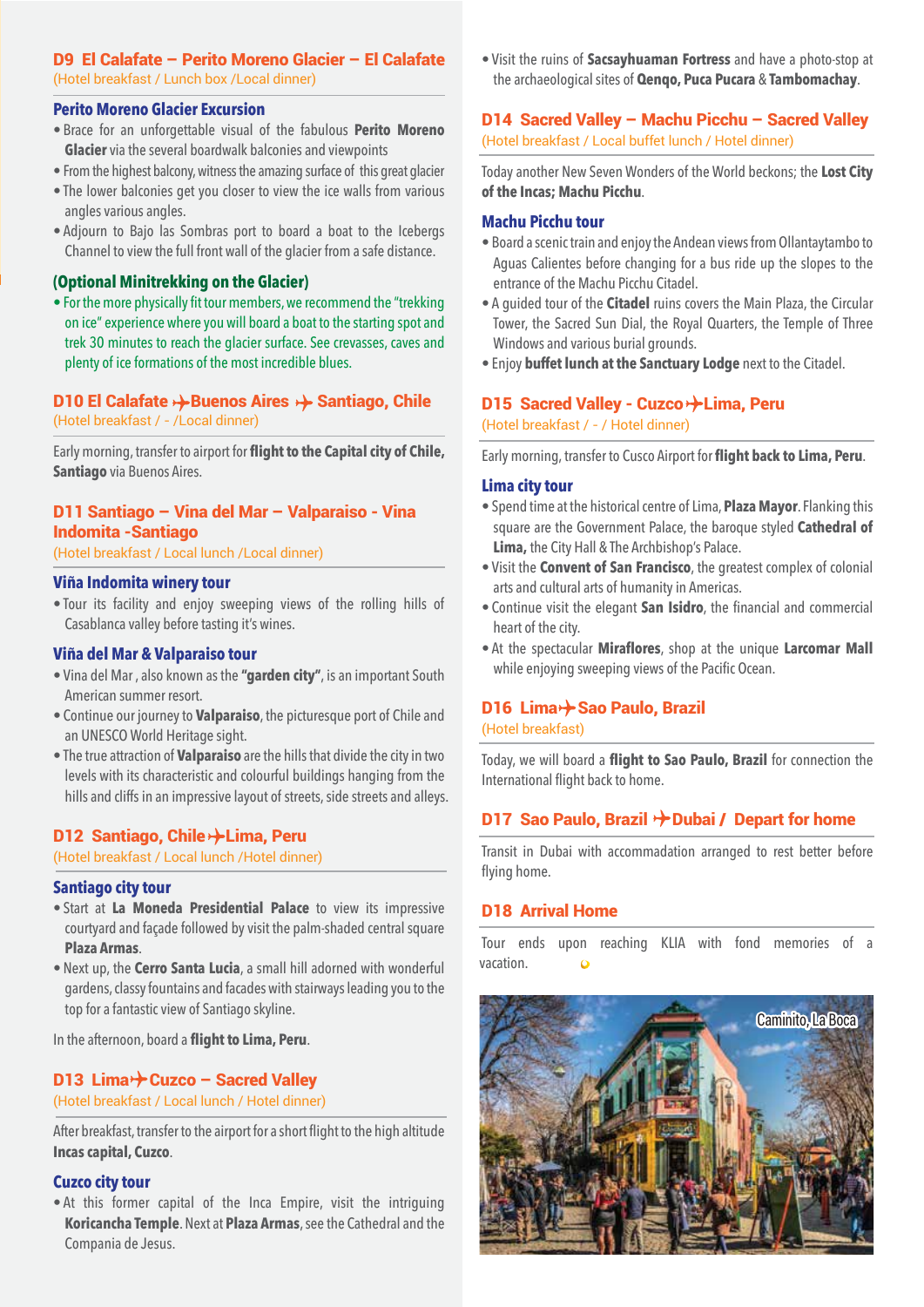## 以下入场费用全包 酒店住宿

- 科尔科瓦多齿轨铁路之旅
- 面包山缆车
- 伊瓜苏国家公园
- 伊瓜苏大冒险
- 雷科莱塔公墓
- 探戈晚餐秀
- •卡萨布兰卡酒庄
- 库斯科考古遗址
- 马丘比丘
- 阿根廷湖冰河船游

高级旅游酒店,大部分都有提供免费无线网络, 否则至少在酒店大堂有上网服务。

2晚里约热内卢 - JW万豪酒店或同级 2晚伊瓜苏瀑布 - 莱套房伊瓜苏瀑布或同级 2晚布宜诺斯艾利斯 - 布宜诺斯艾利斯柏悦酒店或同级 2晚埃尔卡拉法特 - Xelena酒店或同级 2晚圣地亚哥 - 圣克里斯托瓦尔塔或同级 2晚利马 - JW万豪酒店或同级 2晚圣谷 - Aranwa酒店或同级

\*所有酒店每日提供美式热早餐。

特别餐饮安排

- ·Churrascharia烤肉
- ·探戈秀与晚餐
- ·太平洋海景的La Rosa餐厅用餐
- \* 以上餐厅如因私人活动关闭将 以其他餐厅取代

午餐 - 10餐 晚餐 - 14餐

## D1 从吉隆坡出发

## D2 抵达里约热内卢,巴西

(- / - /道地佳肴晚餐)

午后抵达巴西 - 里约热内卢。

## 伊帕内玛和科帕卡巴纳之旅

• 莅临世界闻名的伊帕内玛和科帕卡巴纳海滩, 感受浩瀚无尽的 海滩美景,融入里约热内卢道地人民享受日光浴、打沙滩足球 或慢跑于宽阔的行人道上。

## D3 里约热内卢

(酒店早餐/道地佳肴午餐/中式晚餐)

## 里约热内卢城市之旅(第1节)

- 乘坐齿轨火车来到**科尔科瓦山**的山峰, 观赏"世界新七大奇迹 之一"的基督像,38米高、张开双臂、雄伟耸立着。从山峰上 俯瞰美丽的城市和瓜纳巴拉湾,简直是令人叹为观止。
- 途经每年狂欢节举行的地方--Sambadromo, 随后欣赏独特 的圣塞巴斯蒂安大都会大教堂。
- 停留在2014年世界杯决赛场地-- 马拉卡纳体育场拍照留念。

## D4 里约热内卢 + 伊瓜苏大瀑布 (酒店早餐/道地佳肴午餐/ 酒店晚餐)

## 里约热内卢城市之旅(第2节)

- 乘搭缆车由山脚至山顶参观面包山。缆车分两个阶段, 第一站 是220米高的乌卡山能让您将里约全景尽收眼底、也可观望到 当地贫民区"贫民窟"和梦幻的瓜纳巴拉湾。
- 第二站缆车将来到面包山顶部。从这里,您的视野将会延伸到 里约热内卢著名的尼泰罗伊海滩及离岛。

## 一趟短途的飞行来到伊瓜苏大瀑布机场。



## D5 伊瓜苏大瀑布,阿根廷

(酒店早餐/道地佳肴午餐/Churrascharia烤肉晚餐)

## 伊瓜苏大瀑布探险之旅(阿根廷国界)

- 来到"南美第一奇观", 乘搭丛林列车来到"魔鬼之喉"的列 车站。通过栈道来到最高、最壮观的"魔鬼之喉"观景台前, 感受结合了14个大小瀑布从100米直泻谷底。
- 接着通过上游路线, 继续步行横跨瀑布的顶部, 并从最高点尽 情享受风景秀丽,雄伟壮丽的景色。
- 再沿着下游路线, 我们将与雷鸣般的瀑布溅起基地来一趟近距 离的接触。
- 最后, 体验精彩伊瓜苏大冒险之旅, 结合一架4×4驱动车 穿越树林再登上游船,滑行在伊瓜苏河上近距离的感受瀑 布的壮丽。

## D6 伊瓜苏大瀑布, 巴西 → 布宜诺斯艾利, 阿根廷 (酒店早餐/自助午餐/中式晚餐)

## 伊瓜苏大瀑布探险之旅(巴西国界)

- 今天, 跨国界来到巴西境内。从这里有一个更广泛的景观, 瀑布 宽度有6公里之远。
- 沿着1.2公里的瀑布步道, 将来到最壮观的"魔鬼咽喉"观看平 台,亲眼见证瀑布洪水充满爆发力的冲击,形成一个横跨瀑布的 巨大彩虹映影云端的美妙观景。

## D7 布宜诺斯艾利, 阿根廷

(酒店早餐/道地佳肴午餐/探戈秀与晚餐)

## 布宜诺斯艾利斯市之旅

- 参观梅奥广场开始, 广场两侧为各著名城市地标, 如卡萨罗萨 达,卡维尔大都会大教堂等。
- 接下来到时尚的雷科莱塔区与参观美观的雷科莱塔名人墓区。 这里是阿根廷历史上最有影响力人物的长眠之地, 包括"贝隆 夫人"伊娃庇隆。
- •继续来到圣特尔莫,布宜诺斯艾利斯城内最古老的街区。这里 最著名的就是各类古董品。
- 最后, 来到卡米尼托, 博卡欣赏其粉刷得色彩鲜艳的房子, 并 在繁忙的鹅卵石街道漫步。

## 探戈秀与晚餐

• 今晚, 享受一顿精致的美味佳肴, 同时欣赏梦幻及感性的探戈 舞蹈。探戈舞是阿根廷的国家荣誉,大家也饱受眼福。

## D8 布宜诺斯艾利 \* 埃尔卡拉法特 (酒店早餐/ - / 道地佳肴晚餐)

今早,我们将前飞往埃尔卡拉法特,通往佩里托莫雷诺大冰川的 奇妙之旅。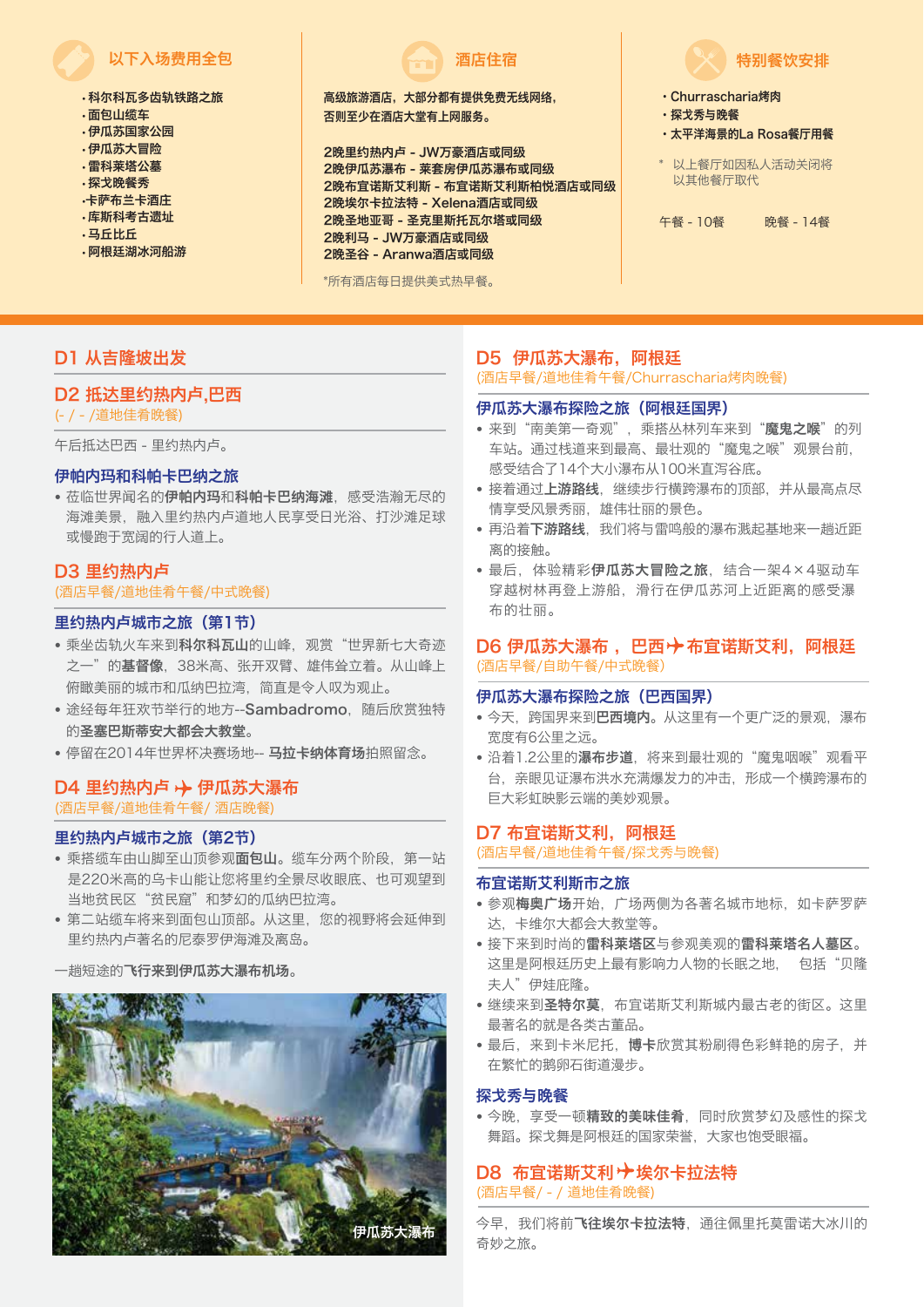## D9 埃尔卡拉法特 - 佩里托莫雷诺 - 埃尔卡拉法特 (酒店早餐/午餐盒/道地佳肴晚餐)

## 佩里托莫雷诺冰河游览

- 今天的另一亮点 -- 著名的佩里托莫雷诺冰河。
- 绕过木板道,再从不同的角度观赏这个雄伟的的冰河现象与险峻 壮丽的景色。
- 乘坐冰河游船,游览阿根廷湖与近距离欣赏高达60米壮丽的冰 壁。

#### (可自费选项:迷你徒步上冰川)

• 对于更体魄强健的团友, 我们强烈推荐这"冰上徒步之旅"的精 彩经验。在这里您可以登上船的出发点和徒步30分钟即可到达 冰川表面。(將需要在身体状态符合下与天气允许才可参与)



## D10 埃尔卡拉法特  $\rightarrow$  布宜诺斯艾利  $\rightarrow$  圣地亚哥, 智利

今早,接送前往机场乘搭航班飞往智利首都 -- 圣地亚哥, 中转于 布宜诺斯艾利机场转机。抵达后,前往道地餐厅享用晚餐与休息。

## D11 圣地亚哥 - 比尼亚德尔马 - 瓦尔帕莱索 - 卡萨 布兰卡 - 圣地亚哥

(酒店早餐/道地佳肴午餐/ 中式晚餐)

## 比尼亚德尔马 & 瓦尔帕莱索之旅

- 比尼亚德尔马也被誉为"**花园城市**", 属于南美州避暑的胜地。 每年的二月,都会在这举办著名国际歌曲节。
- •继续前往风景如画的瓦尔帕莱索,这已被联合国教科文组织列 入世界文化遗产。
- 被称为智利文化之都--**瓦尔帕莱索**真正吸引人的, 它的市区由大 小山丘組合而成。其具有特色、五颜六色的建筑物悬挂在山丘 和悬崖上,无论街道和小巷令人印象深刻。

## 卡萨布兰卡酒庄

- 这是智利最古老的葡萄种植区, 米埔谷与卡萨布兰卡山谷品尝优 质的智利葡萄酒。
- 欣赏卡萨布兰卡山谷及以安第斯山脉为背景的葡萄园美丽景色。

## D12 圣地亚哥, 智利  $\rightarrow$  利马, 秘鲁 (酒店早餐/道地佳肴午餐 /酒店晚餐)

## 圣地亚哥市之旅

• 旅程将从拉莫内达总统府开始, 并参观其令人印象深刻的庭院和 外观。接下來,参观棕榈树成荫的中央广场阿马斯广场,这里有 重要的新古典主义建筑,如大教堂、国家历史博物馆和气势非凡 的CORREO邮局。

• 前往一座位于城中央的小山丘--圣露西亚山,美丽的花园、优雅 的喷泉及外墙楼梯,带领您来到山丘顶端,欣赏以积雪覆盖的安 第斯山脉为背景的圣地亚哥天际线美景。

下午, 乘搭航班飞往利马, 秘鲁, 更诱人的体验等着您。

## $D13$  利马 $\rightarrow$  库斯科 - 圣谷 (酒店早餐/道地佳肴午餐/ 酒店晚餐)

早餐后,来一趟短途的飞行来到高海拔的印加首都 - 库斯科。

#### 库斯科城之旅

- 参观奥妙的哥力于查寺院, 崇拜太阳神的中心。寺院上方是中西 班牙建立的圣多明各修道院。接下来, 我们将来到阿玛斯广场, 参观大教堂以及被誉为这片大陆上最美丽教堂的耶稣圣会堂。
- 随后, 参观豹头堡垒废墟, 再观赏肯可、普卡普卡拉和坦普马赛 考古遗址。

## D14 圣谷 - 马丘比丘 - 圣谷

(酒店早餐/道地佳肴午餐/ 酒店晚餐)

今天,另一个世界新七大奇迹正在召唤着您,与印加文明失落之 城 -- 马丘比丘的奇妙的旅程。

#### 马丘比丘之旅

- 从奥兰叠淡伯, 乘搭火车来到阿瓜斯卡连特斯。再登上巴士, 通 过曲折的斜坡,来到这个充满传奇的城堡入口处。
- 观赏**城堡遗址**包括主广场、圆塔、圣阳转盘、皇家宿院, 三窗寺 和各所墓地。
- 中午在Sanctuary Lodge享用自助午餐, 细致感受这个考古的 美作。

## $D15$  圣谷 - 库斯科  $\rightarrow$  利马

(酒店早餐/道地佳肴午餐/道地佳肴午晚餐)

一早前往机场,乘搭**航班返回利马,秘鲁**,更诱人的体验等着您。

#### 利马城市观光之旅

- 参观利马历史中心-- 市政广场,这美丽广场两侧是秘鲁政府宫楼 皆总统官邸、巴洛克风格的利马大教堂、大会堂和主教宫。
- 接下来, 参观圣弗兰西斯科女修道院和教堂, 这里被誉为充满拉 丁美洲早期重要的殖民城镇建筑艺术和人道文化的交集中心。
- •继续来到这优雅的圣伊西德罗区,是利马的经济中心区。
- 然后再前往米拉弗洛雷斯随后, 来到这独特的海岸商场购物中心。 享受一趟购物乐趣,同时欣赏太平洋海域。

## D16 利马· ★ 圣保罗, 巴西

(酒店早餐)

今早,接送往机场乘搭航班飞往圣保罗,以中转与返回家园。

## D17 圣保罗 → 迪拜/返回家园

中转停留在迪拜,特别为您安排的歇息空间以登回程航班。

## D18 抵达家园

希望您 过一个愉快的假期,并盼望能 再次与您畅游下一个旅游胜地!